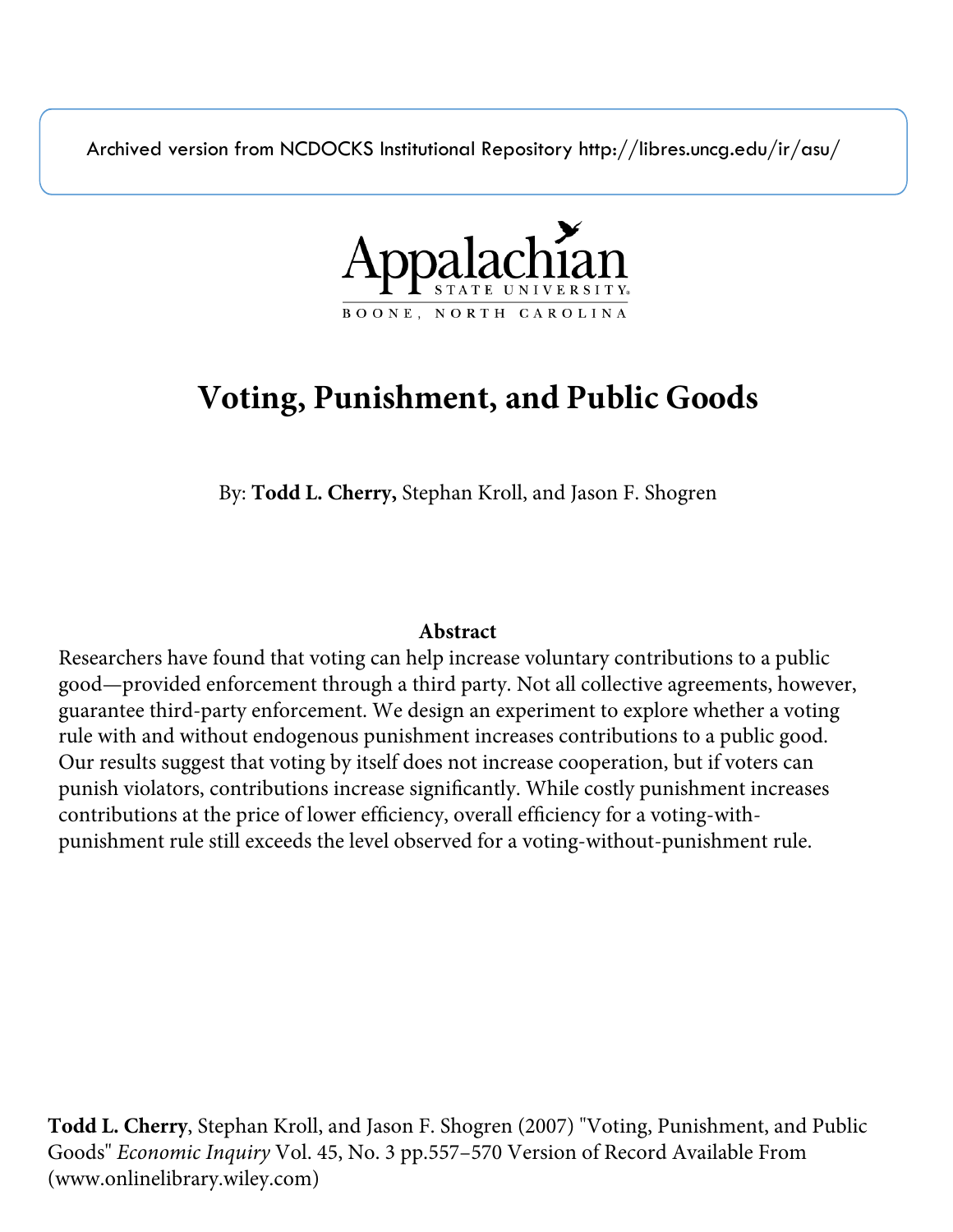#### I. INTRODUCTION

This paper examines whether a nonbinding vote promotes cooperation in a linear publicgood experiment. The vote is nonbinding because no third-party authority exists to enforce the voting outcome. We also examine how cooperation increases when voters punish those who do not adhere to the voting outcome.

The motivation behind examining voting institutions in public-good settings is that in many real-world situations people work as

\*We would like to thank Simon Gächter, Wolfgang Luhan, Peter Matthews, Matthias Sutter, two anonymous referees, the journal editor, and seminar participants at the meetings of the Public Choice Society, Canadian Economics Association, Austrian Economics Association, Colorado University Environmental and Resource Economics workshop, St. Lawrence University, California State University Sacramento, Loyola Marymount University, and University of California Davis for useful comments. We also thank St. Lawrence University for a research grant to fund this project and Vivek Bachhawat for programming the software. Most of this research was conducted while the first author was a faculty member at St. Lawrence University. He is also grateful to the Austrian Science Foundation (FWF, Project P16617) for financing his stay at the University of Innsbruck, while this paper was completed.

- Kroll: Department of Economics, California State University Sacramento, 6000 J-Street, Sacramento, CA 95819-6082. Phone (916) 920-0797, Fax (916) 278- 7062, Email skroll@csus.edu and Center for Experimental Economics, Department of Public Finance, University of Innsbruck, Austria
- Cherry: Department of Economics, Appalachian State University, Boone, NC 28608-2051. Phone (828) 262- 6081, Fax: (828) 262-6105, Email: cherrytl@appstate. edu and Department of Economics, University of Tennessee, Knoxville, TN 37996-0550
- Shogren: Department of Economics and Finance, University of Wyoming, Laramie, WY 82071. Phone (307) 766- 5430, Fax: (307) 766-5090, Email: jramses@uwyo.edu

a collective to set policy rules to manage common property and to assign individual contributions to public goods, for example, summits of international organizations, environmental quality councils, or school board meetings. Rather than choosing between cooperation versus noncooperation or selecting an individual level of contribution, people in large groups frequently use a voting procedure to coordinate their efforts. Most experimental research on public or common goods, however, has focused on individual decisions rather than voting rules.<sup>1</sup> Walker et al. (2000) (WGHO) are an exception. They were the first to consider the efficiency implications of a combined common-property-with-voting allocation scheme in the laboratory. Group members voted on a proposal over how much everybody should contribute to the common good. All votes were binding, and a thirdparty authority guaranteed all voters abided by the majority proposal.<sup>2</sup> Their evidence

1. For overviews, see, for example, the books by Ostrom (1990) and Ostrom, Walker, and Gardner (1994) and the survey articles by Ostrom (1998, 2000), Ledyard (1995), and Fehr and Gächter (2000a).

2. Footnote 4 in WGHO: ''Note that the setting we investigate assumes the existence of an authority with the power to implement an adopted rule.'' This assumption is not important for the focus of their investigation, which is rather what kind of rule will be adopted than whether a rule will be adopted and obeyed or not.

## ABBREVIATION WGHO: Walker, Gardner, Herr, and Ostrom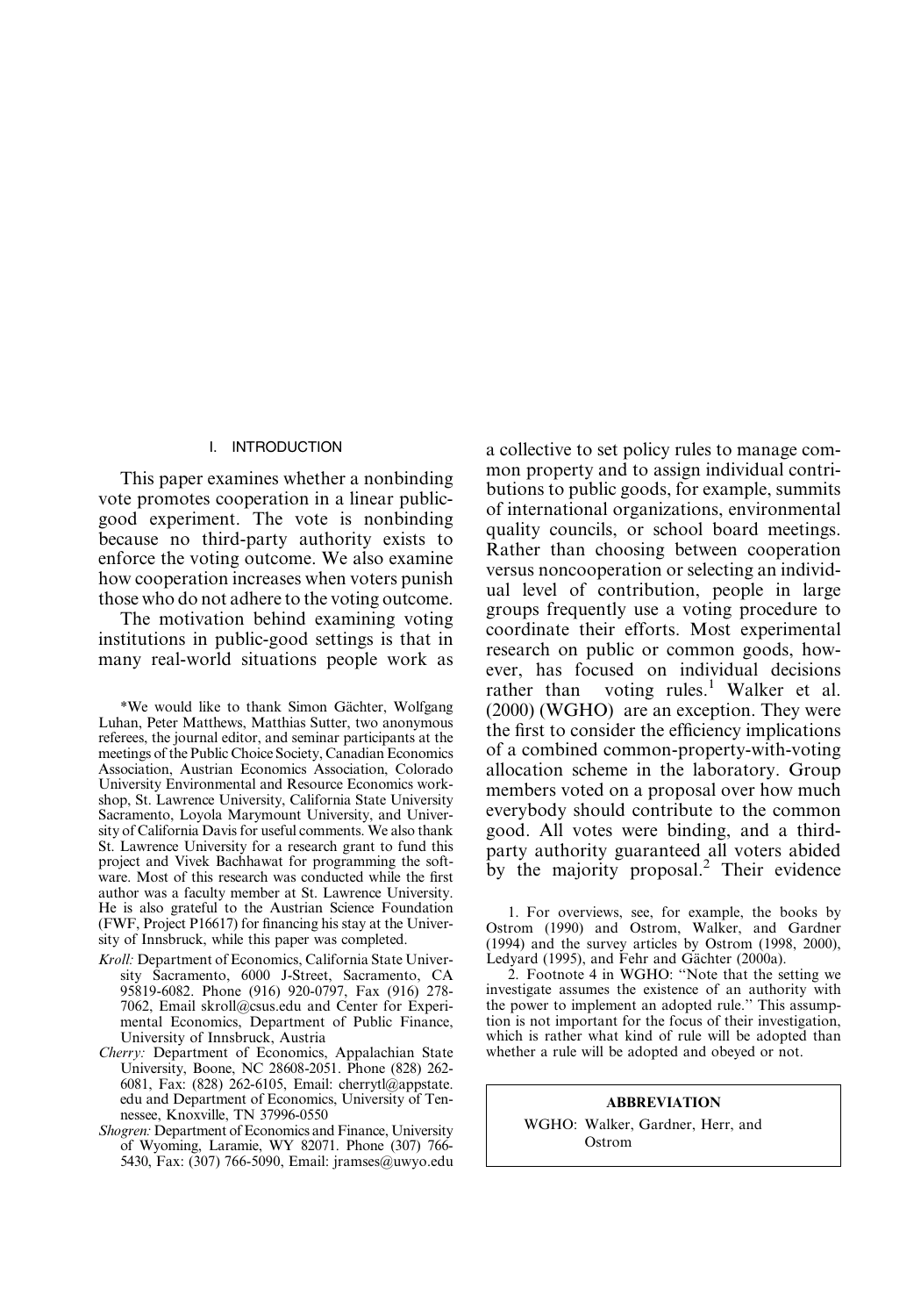suggests that people cooperate more with perfectly enforced voting rules relative to a novote scheme.<sup>3</sup>

We believe it is important to examine the effect of relaxing the assumption of perfect enforcement since not all common-property or public goods have such an external authority to guarantee enforcement of a proposal agreed on by majority rule. For instance, international environmental treaties between sovereign nations suffer from frail enforcement mechanisms (see Barrett 2003). The Kyoto protocol over climate change is the prime example. Within the protocol, no third-party mechanism exists to enforce the attainment of the carbon reduction targets and timetables for the sovereign signatory nations (e.g., members of the European Union, Japan). Smaller scale common-property goods like fisheries and irrigation communities do have supra authorities de jure, but de facto these external authorities can either be disinterested or lack the resources to monitor, enforce, and sanction any policy rule (Dolsak and Ostrom 2003). Evidence from the field suggests that these regimes are better built and enforced endogenously within the collective (see the overview in Ostrom, Walker, and Gardner 1994, chapter 12). Ostrom (1990, p. 94) notes that ''[i]n these robust institutions, monitoring and sanctions are undertaken not by an external authority but rather by the participants themselves.'' An institution with many participants, however, can generate the need for a formal institutional mechanism such as voting, as opposed to a pure face-to-face communication system (WGHO). This voting might be nonbinding per se, but informal social sanctions defined by the collective can help enforce the voting outcomes (e.g., a small financial penalty coupled with reputation loss). Ostrom (1990, see Table 5.2, p. 180) reviewed 15 selforganized collectives around the globe, and her results suggest that these sanctions seem to be a necessary condition for robust institutional performance.

Experimental research on the effects of nonbinding voting and voting with little

consequence has generated ambiguous results.<sup>4</sup> Some evidence suggests that majority voting ''brings everybody on the same page'' or generates a social norm. Feld and Tyran (2002) observed in their tax experiments that a fine on tax evasion endogenously agreed on by majority vote resulted in higher tax compliance than an exogenously determined fine (or no fine at all). Tyran (2004) found that voters tend to agree to a costly proposal if they expect that others will approve as well. Voting on policies that do not change the Nash equilibrium in public goods games also influences overall contribution levels (Sutter and Weck-Hannemann 2004; Tyran and Feld 2006). In contrast, Messer, Kaiser, and Schulze (2005) found that voting by itself had little effect on contributions in their public-good experiments.

We are interested in more than nonbinding voting—we also consider whether adding explicit opportunities to punish those who do not abide by the majority vote can reduce the inefficiencies that arise from imperfect enforcement. We introduce a punishment mechanism into a public-good-with-voting experiment. By combining a punishment mechanism with the voting rule, we bring into play Ostrom's (2000) observation that three types of subjects inhabit public-good and common-property experiments—''conditional cooperators'' and ''willing punishers,'' in addition to the standard ''rational egoists.'' Conditional cooperators initiate cooperation only when they expect others to reciprocate.<sup>5</sup> Willing punishers will bear some private cost to sanction others. In our voting-with-punishment environment, cooperation could increase since conditional cooperators should go along with a nonbinding majority vote because they expect *rational egoists* to contribute now to avoid being punished by the willing punishers. In a related (no-vote) public-good game, Fehr and Gächter (2000b) observed that cooperation

<sup>3.</sup> Margreiter, Sutter, and Dittrich (2005) found that homogeneous groups as in WGHO are more likely to reach an efficient outcome than heterogeneous groups in an equivalent situation.

<sup>4.</sup> In a sense, nonbinding voting resembles cheap talk, which has also generated ambiguous effects: while some researchers have observed no or very limited effect of cheap talk in several experimental studies (e.g., Cason and Gangadharan 2002; Kroll, Mason, and Shogren 1998), others found that cheap talk can increase cooperation even when the equilibriums of the game are suboptimal (e.g., Croson, Boles, and Murnighan 2003; Duffy and Feltovich 2002; Ostrom 2000).

<sup>5.</sup> In a one-shot public game experiment, Fischbacher, Gächter, and Fehr (2001) found that around 50% of their subjects were conditional cooperators.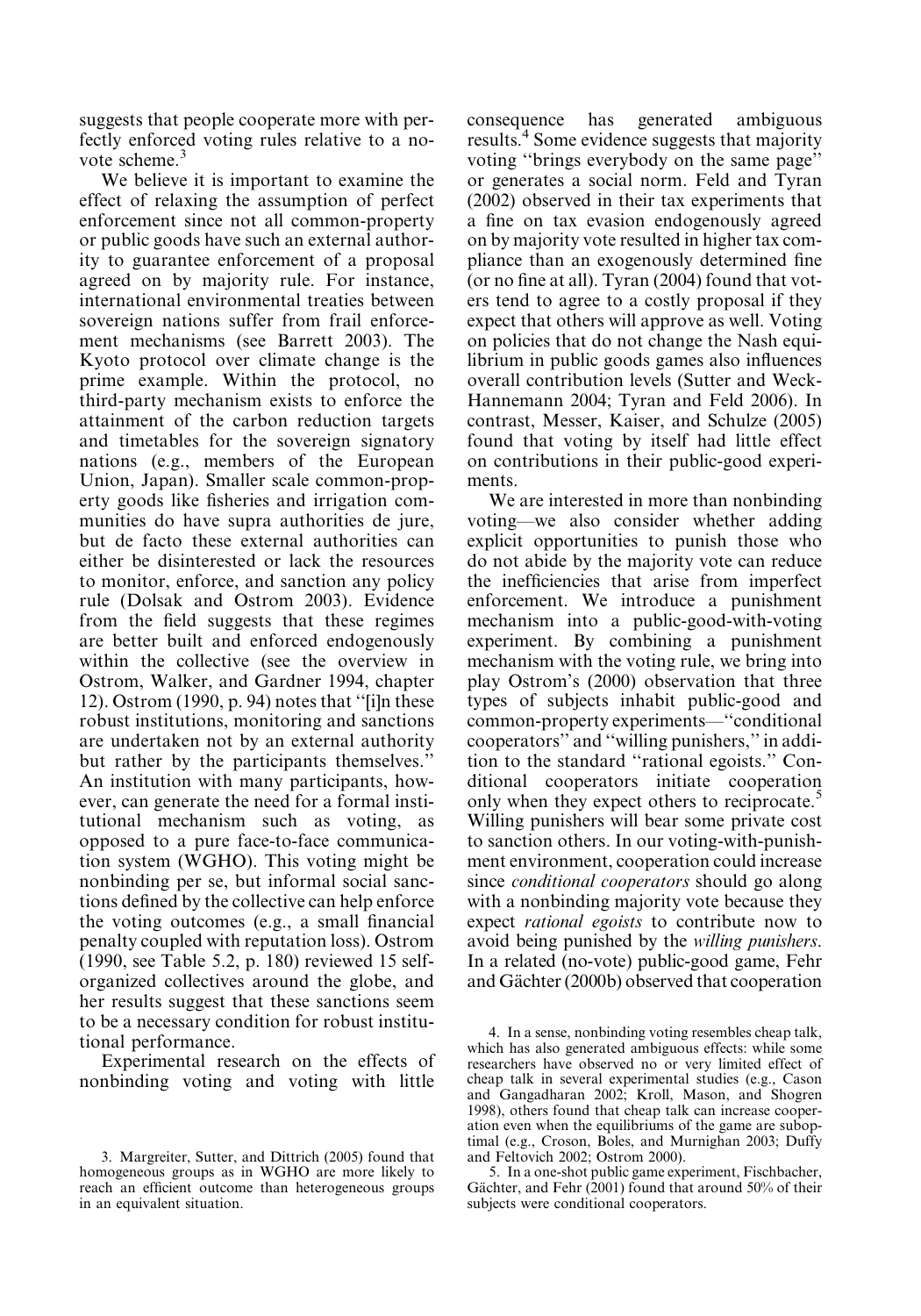rates increased substantially when the willing punishers had the opportunity to punish. They found that just the threat to punish can be enough to coerce others to cooperate (especially in later rounds), without even exercising the threat.<sup>6,7</sup>

Punishment had also some effect in Bochet, Page, and Putterman (2006), but they observed that the two influential forms of communication—face-to-face and chat room communication—had a bigger impact on cooperation than giving the subjects punishment opportunities without communication. Cooperation was still significantly greater in a treatment with punishment opportunities (and without any communication) compared to the baseline treatment without punishment or communication.<sup>8</sup>

In a setup similar to Fehr and Gächter, Masclet et al. (2003) compared monetary and nonmonetary punishment, that is, cheap talk. They found that both regimes increase cooperation rates relative to a regular individual contribution game, but cooperation in the nonmonetary punishment treatment declines faster. Cheap talk was not enough to maintain contribution levels as the players learned there was ''no bite behind the bark.'' In addition, if both monetary and nonmonetary sanctions were available, contributions and welfare increased compared to when only one sanction is available (Noussair and Tucker 2005).<sup>9</sup>

Herein, we combine the key elements of the WGHO and Fehr and Gächter experimental

8. Different punishment rules used in Decker, Stiehler, and Strobel (2003) also yielded higher contribution levels but not all of them resulted in higher efficiency.

9. A growing literature has emerged on using rewards in addition to punishment (Andreoni, Harbaugh, and Vesterlund 2003; Dickinson 2001; Offerman 2002; Sefton, Shupp, and Walker 2006). The main findings in this literature indicate that punishment mechanisms are used more frequently and are more successful than rewards in several different settings, but a synergistic effect arises from having both mechanisms available. In addition, Walker and Halloran (2004) reported no difference in contribution and efficiency levels across treatments with and without reward and sanction mechanisms in one-shot public-good games.

designs to examine whether cooperation occurs without third-party enforcement. We compare this treatment against the lower and upper benchmarks in a treatment without voting and one with binding votes. Using a classic linear public-good game,<sup>10</sup> we observe that cooperation does occur under voting, but the opportunity to punish is important. Without this punishment condition, voting degenerates quickly into cheap talk, and the rates of cooperation are not substantially higher compared to a standard public-good game with individual contributions and without voting. Providing the opportunity to punish voters who ignore the majority proposal increases cooperation and efficiency rates substantially. Our results suggest that punishment works even under the constraints of an exogenous institution, the voting mechanism.

#### II. THEORY AND EXPERIMENTAL DESIGN

### A. Theoretical Framework

Following Fehr and Gächter (2000b), we examine a linear public goods environment. In the basic framework without punishment opportunities, each individual i divides her endowment  $E$  into contributions to a public good,  $x_i$  ( $0 \le x_i \le E$ ), and a private good,  $E - x_i$ . The *n* members of a group make their contribution decisions independently and simultaneously, and the monetary payoff  $\pi$ <sup>o</sup> for each member  $i$  is

$$
(1) \qquad \qquad \pi_i^{\circ} = E - x_i + aX,
$$

in which  $0 < a < 1 < na$ , where a is the marginal per capita return from a contribution to the public good, and  $X = \sum_{k=1}^{n} x_k$ . The constraint on *a* ensures that the individually optimal contribution to the public good is zero, although the socially optimal outcome is

10. There are two differences between our experiment and that of WGHO: we are using a public-good game that is strategically similar to a common pool resource game with closed access (as in WGHO) and in our experimental setup there is merely one element in the core—no coalition smaller than the entire group can agree on a proposal that would make them better off compared to the noncooperative case and could win a vote. In WGHO, a minimum winning coalition other than the entire group can form, and WGHO examined whether this coalition would settle for an outcome that maximizes the payoffs for the members of the majority but puts the members of the minority at a disadvantage.

<sup>6.</sup> This observation contrasts the observation of Ostrom, Walker, and Gardner (1992) that sanctions alone were not enough to increase cooperation, but sanctions combined with face-to-face communication were sufficient.

<sup>7.</sup> Note, however, that Nikiforakis (2004) found that ''counterpunishment,'' the opportunity of punishing the punishers, has a strong negative effect on contribution and efficiency levels in a public-good setup similar to the one in Fehr and Gächter (2000b).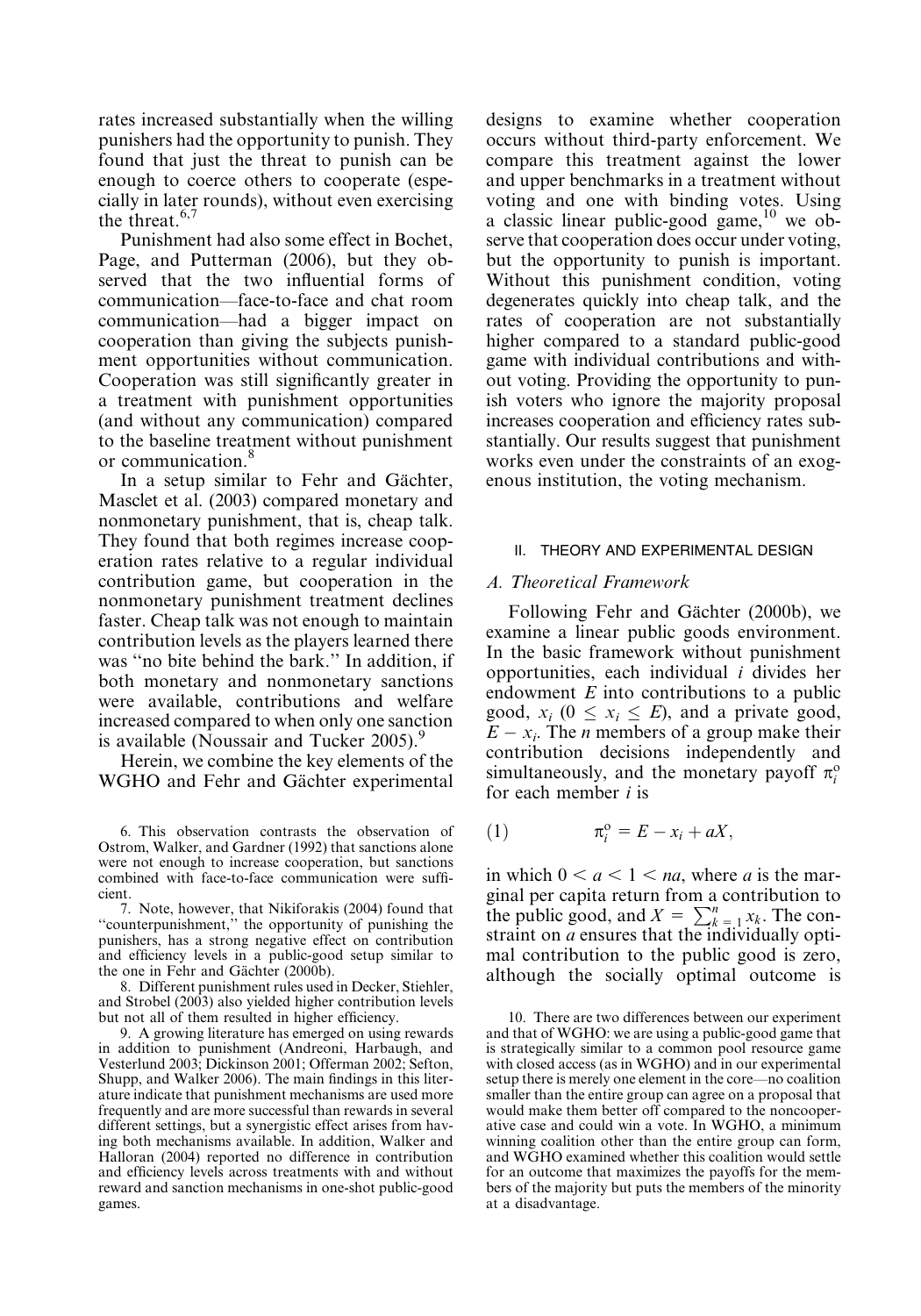achieved when all group members contribute their entire endowments to the public good.

When a punishment mechanism is added to the voting scheme, a group member can be punished by one or more peers if she deviates from an agreed-upon contribution scheme. Using the specific punishment mechanism of Fehr and Gächter (2000b), we define  $c_{i,j}$  as the punishment that member  $i$  imposes on nonabiding member *j*, with  $0 \leq c_{i,j} \leq 10$  and  $c_{i,j}$  an integer, and we define  $f(c_{i,j})$  as the fee function that indicates how much member *i* pays to be able to punish nonabiding member j, whereby  $f(c_{i,j})$  is positive and strictly increasing in  $c_{i,j}$ . With  $f_i = \sum_{j=1, i \neq j}^{n} f(c_{i,j})$ , a member abiding by the scheme receives the payoff:

$$
\pi_i = \pi_i^{\circ} - f_i.
$$

A nonabiding group member—a cheater can be punished by other group members reducing her payoff. We cap punishment  $p_i$  =  $(1 - c<sub>i</sub>/10)$  at 100% of the income, whereby  $c_i = \sum_{j=1, i \neq j}^{n} c_{j,i}$  indicates the total amount others have contributed to punish member  $i$ . The payoff of *i* can then be written as:

(3) 
$$
\pi_i = p_i \pi_i^o - f_i \quad \text{if } c_i \leq 10
$$

$$
\text{or}
$$

$$
\pi_i = -f_i \quad \text{if } c_i > 10.
$$

An aggregate punishment of  $c_i$  decreases i's earnings by  $c_i \times 10\%$  provided that  $c_i$  does not exceed 10. If  $c_i$  exceeds 10, group member i loses all of his or her earnings (but not more if he or she does not punish somebody else).

Because of the fee function  $f_i$ , a punisher i can end up with a negative payoff in a given period, which occurs when a proposal wins a majority vote, at least one other member j decides to ignore the majority proposal, and member  $i$  chooses to punish  $j$  high enough. Since the focus of this paper is on the voting institution and the norms it might generate, and not on punishment per se, we chose a design that allows punishment only in periods in which there was a majority vote and for those members who do not adhere to this majority vote. We exclude the motives of ''blind revenge'' (Ostrom, Walker, and Gardner 1992) or raising one's own relative payoff by

TABLE 1 Punishment Level and Associated Costs

| Punishment $c_{i,j}$ for 0 1 2 3 4 5 6 7 8<br>group member $j$        |  |  |  |  |  | 10 |
|-----------------------------------------------------------------------|--|--|--|--|--|----|
| Costs $f(c_{i,j})$ for 0 1 2 4 6 9 12 16 20 25 30<br>group member $i$ |  |  |  |  |  |    |

''punishing'' others independent from their contributions (Saijo and Nakamura 1995).

#### B. Experimental Design

One hundred and forty students from St. Lawrence University participated in a computerized public goods experiment with four treatments in  $14$  sessions.<sup>11</sup> The parameters chosen for each period are  $E = 10$  tokens, marginal return  $a = 0.4$ , and number of group members  $n = 5$ .

Table 1 shows the fee function  $f_i = f(c_{i,j})$  for the punishment mechanism, which is the same as in Fehr and Gächter (2000b) and Masclet et al. (2003). Each punishment point decreases the earnings of the subject for that period by 10%. For example, if one subject punishes another subject with five points, the punished subject lost 50% of her earnings in that period (plus whatever she lost due to punishment from other group members), while the punisher lost nine tokens in this period.

Other features of the experimental design include the following: only if a subject decides to punish a cheater, can he or she lose tokens in that period; a subject can always avoid being punished by adhering to the majority proposal; a subject can always avoid getting a negative payoff in a period by not punishing any cheaters; and if no proposal gets a majority vote, no one can be punished in that period. Also, a group stays the same throughout the experiment (the "partner" design).

The experiment has four treatments: individual contribution baseline, binding vote, nonbinding vote, and nonbinding vote with punishment. Each treatment consists of two 10-period stages. In the first stage, subjects play an operational game—a standard public goods

<sup>11.</sup> A session of the experiment lasted on average 95 min, including reading the instructions. The exchange rate is 10 tokens  $=$  \$0.60, and subjects earned on average \$19.50. Vivek Bachhawat wrote all programs for this experiment. Fehr and Gächter (2000b) and other public goods experiments have been conducted on ''z-tree,'' developed by Fischbacher (1999).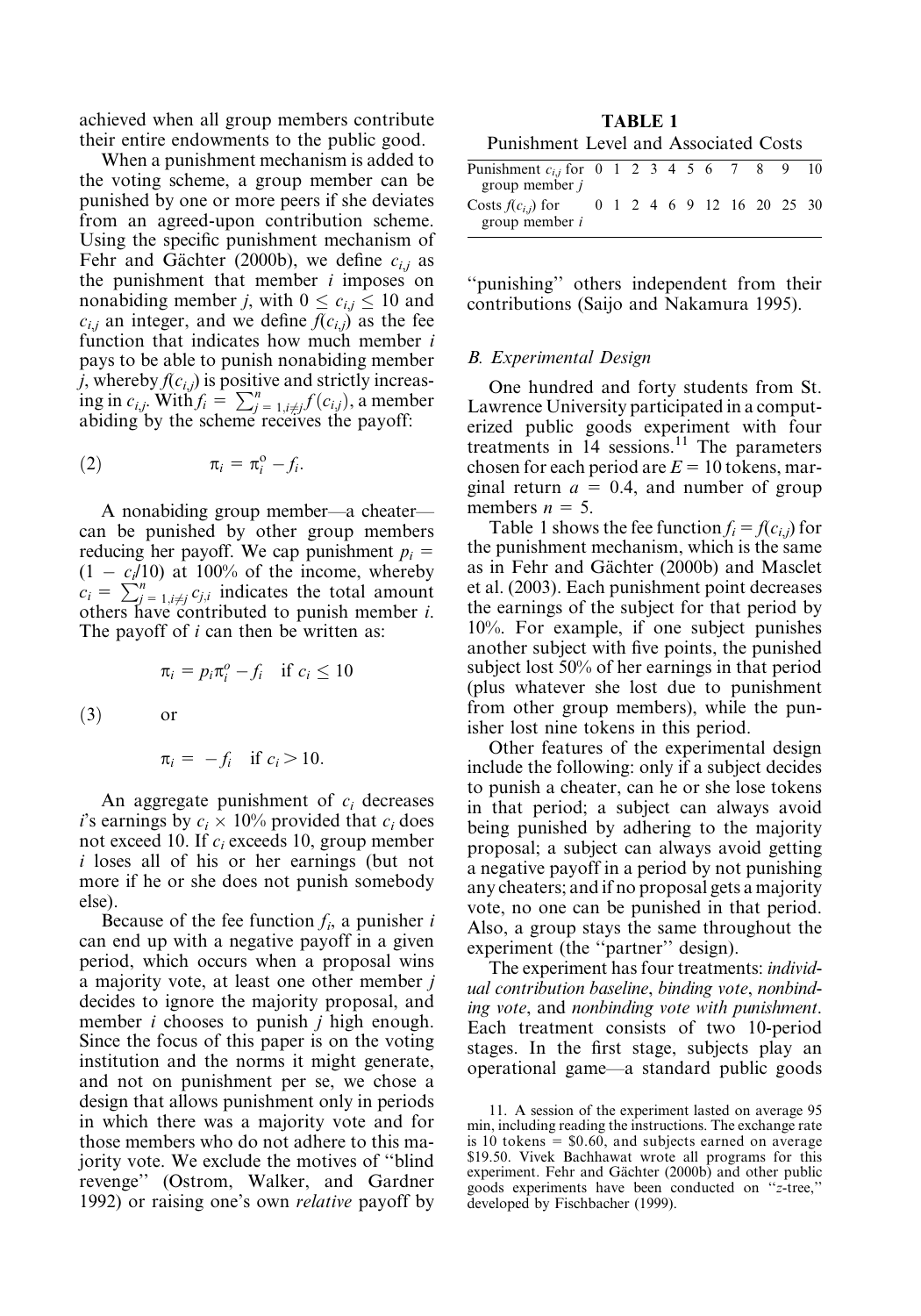contribution game—that is identical across treatments. The second stage varies across the four treatments to examine the impact of voting with punishment on behavior in the public-good game. As in Fehr and Gächter (2000b), subjects are unaware at the beginning of each treatment that there will be an additional ten periods after Period 10 ended.

Individual-Contribution-Baseline Treatment. Group members continue to play the operational game in the second stage of the treatment. There are no changes in institutional rules across stages, only a brief pause between stages to mimic the other treatments (the subjects do not know during Periods 1– 10 that they would play an identical game in Periods 11–20). The structure of this treatment can be summarized like this (O represents the operational game):

|                                                              | Periods $1-10$ Periods $11-20$ |
|--------------------------------------------------------------|--------------------------------|
| Individual Contributions $0, 0, \ldots, 0$ $0, 0, \ldots, 0$ |                                |

Binding-Vote Treatment. In each period in Stage 2, every group member can electronically make a proposal on how much members should contribute to the public good. Once proposals are made, they are listed anonymously on the computer screen, whereby identical proposals by different members are listed only once. Group members then vote for one of the proposals. If a proposal receives three or more votes, it is automatically imposed on the group members. If no proposal is made or no proposal receives an absolute majority, then (and only then) the operational game is played. The structure of this treatment can be summarized like this (V represents the voting stage, and letters in parentheses indicate that the stage might not be played in that period):

| Periods $1-10$                 |  | Periods $11-20$    |  |  |  |
|--------------------------------|--|--------------------|--|--|--|
| Binding vote $O, O, \ldots, O$ |  | V(0), V(0), , V(0) |  |  |  |

Nonbinding–Vote Treatment. Subjects confront the same framework as in the binding-vote treatment except that the vote is nonbinding—a proposal that receives a majority vote is not imposed on group members, rather members only observe the voting results prior to playing the operational game. The structure of this treatment can be summarized like this:

|                                   | Periods $1-10$ | Periods $11-20$                |  |  |  |
|-----------------------------------|----------------|--------------------------------|--|--|--|
| Nonbinding vote $0, 0, \ldots, 0$ |                | $V$ O, $V$ O, $\ldots$ , $V$ O |  |  |  |

Nonbinding-Vote-with-Punishment Treatment. As in the nonbinding–vote treatment, Stage 2 has group members making proposals, voting, and playing the operational game. But while the vote is still not binding, this treatment introduces a punishment opportunity—group members can now punish others in the group who do not adhere to a majority voting outcome. If no proposal gets a majority vote, no one can be punished in that period. The structure of this treatment can be summarized like this (P represents the punishment stage):

|                 | Periods<br>$1 - 10$ | Periods<br>$11 - 20$                                                                                    |  |  |  |
|-----------------|---------------------|---------------------------------------------------------------------------------------------------------|--|--|--|
| with punishment |                     | Nonbinding vote $O, O, \ldots, O \quad V \cdot O \cdot (P), V \cdot O \cdot (P), \ldots$<br>$V$ O $(P)$ |  |  |  |

Six groups participated in the individualcontribution-baseline treatment, six groups in the binding-vote treatment, eight groups in the nonbinding–vote treatment, and eight groups in the nonbinding-vote-with-punishment treatment. Each group consisted of five subjects.

With four treatments, six pairwise comparisons of cooperation and efficiency are possible. The individual-contribution-baseline and binding-vote treatments are the baseline treatments. Since previous work has shown limited and declining cooperation in the basic publicgood game (e.g., Ostrom 2000) and significantly greater cooperation in the presence of a binding voting mechanism (WGHO), we expect that these two treatments set the lower and upper contribution benchmarks against which we compare the impact of the voting/ punishment rules.

A theoretical difference also exists between the second stage of the binding-vote treatment and the other three treatments: the bindingvote treatment is the only treatment with multiple subgame-perfect equilibriums, one of which consists of efficient contributions in each period. In the subgame-perfect equilibriums of the other three treatments, nobody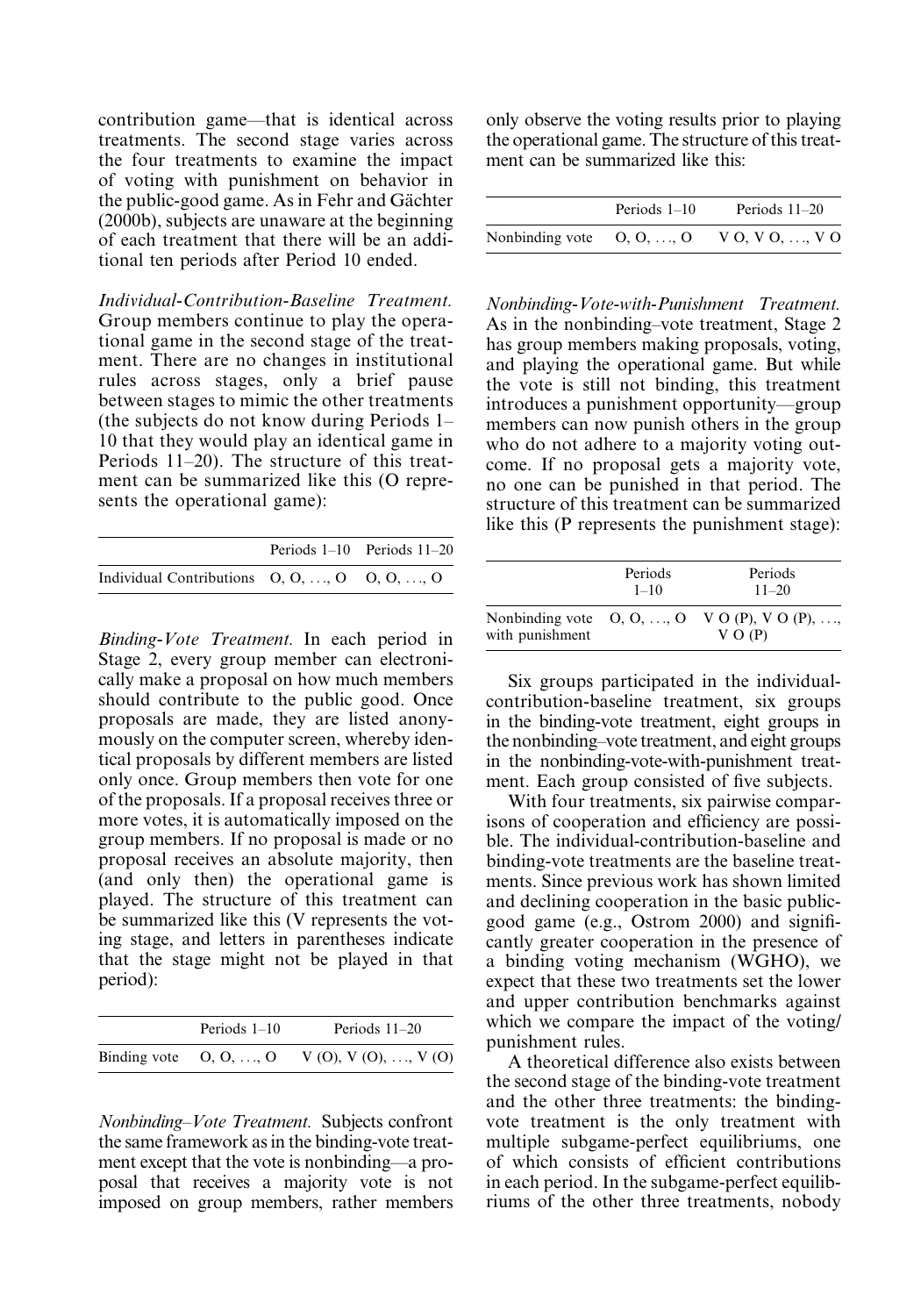

FIGURE 1 Aggregate Group Contributions

contributes in any period since the dominant strategy in the last period is not to contribute and, in the nonbinding-vote-with-punishment treatment, not to punish.

#### III. RESULTS: CONTRIBUTIONS

Figure 1 provides an initial overview of the aggregate group contributions by stage and treatment. We first review Stage 1 (Periods 1–10), in which subjects participated in the operational game across all four treatments. Observed behavior in Stage 1 of each treatment replicates the general findings reported in the literature (Ostrom 2000): contribution levels are greater than the theoretically predicted zero, and although levels decline over time they remain above zero. Group members initially contributed about 46% of their endowments (23 tokens) to the public good and decreased contributions to about 27% (13 tokens) in Period 10. Mann-Whitney tests found that contribution levels in the baseline stage are statistically equivalent across the four treatments.

In Stage 2 (Periods 11–20), subjects were introduced to one of four treatment variables: individual contribution baseline, binding vote, nonbinding vote, and nonbinding vote with punishment. Figure 1 provides a general illustration of the relative impact of each treatment variable on contribution levels. A preliminary review reveals substantial variation in contribution levels across treatments. As Figure 1 illustrates, the restart of the individual contribution baseline setting temporarily increases contribution levels similar to those observed at the beginning of Stage 1 (45%), but contributions return to levels observed at the end of Stage 1 within four periods and continue to decline to 13% at the end of Stage  $2^{12}$  In the binding-vote treatment, groups initially contributed about 90% of their endowments to the public good, and the level of contributions remained high throughout Stage 2, reaching 100% in the final three periods. The nonbinding–vote treatment yielded contribution levels that correspond closely to those observed in the individual-contributions treatment—after an initial increase, contribution levels fell to 35% within three periods and to 23% by the end of Stage 2. Contributions in the nonbinding-vote-with-punishment treatment initially reached about 80% of group endowments and remained at or above this level throughout Stage 2.

Figure 1 illustrates two primary issues: the relative impact the treatment variables have on contribution levels and whether any effect is transitory or not. We address these issues

<sup>12.</sup> The observation that restarting a public-good experiment, even with the same groups, briefly increases cooperation is not a new result. See Figure 1 in Isaac and Walker (1988). More recently, Cookson (2000) observed that contribution levels returned on average to about 50% after each of three restarts in a repeated linear public-good game similar to ours.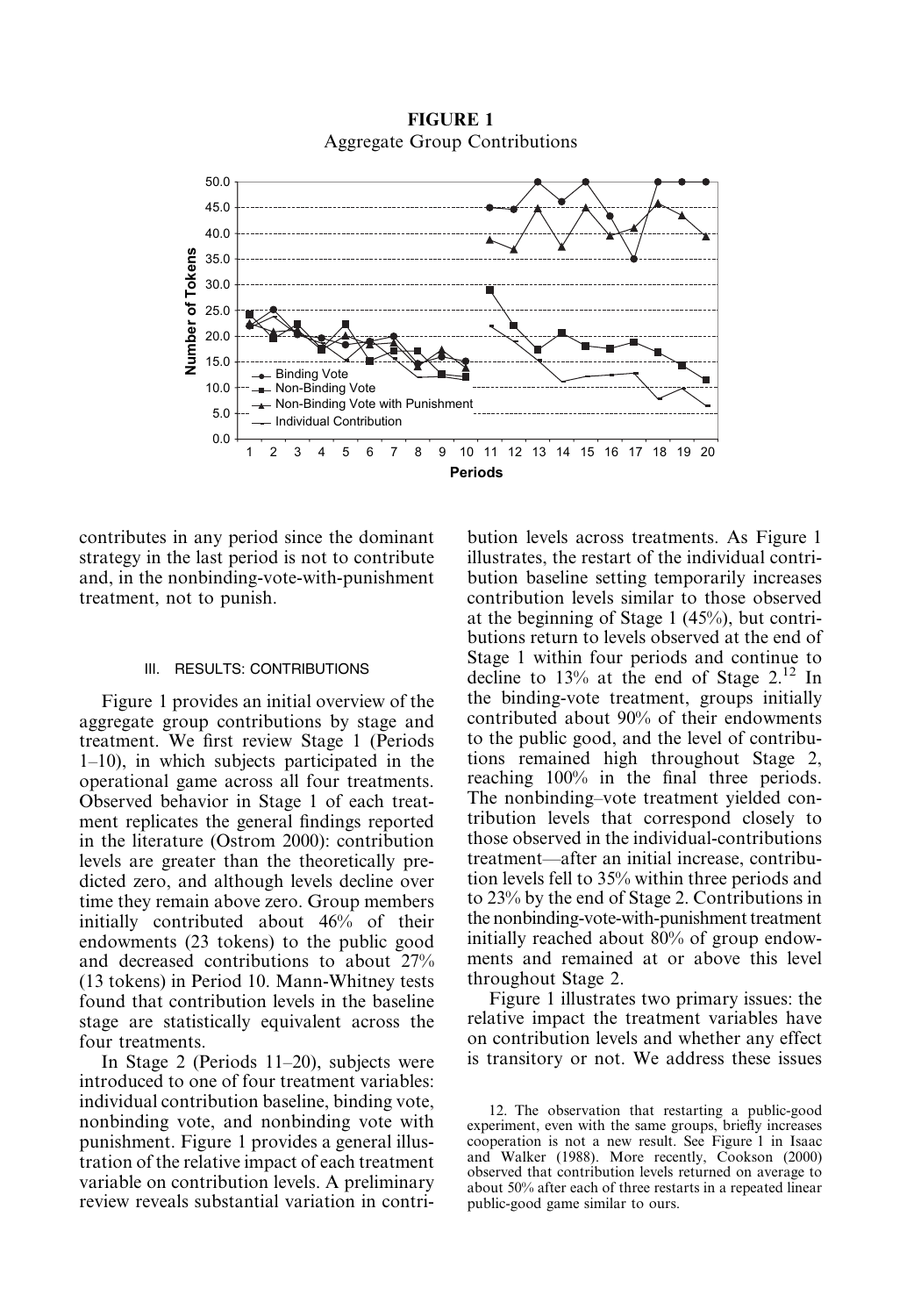with a between- and within-treatment analysis estimating panel models that control for subject- and round-specific effects. The betweentreatment analysis estimates the treatment effects on contribution levels with the following model:

(4)  
\n
$$
C_{it} = \beta_0 + \sum_{j=1}^{3} \beta_j \text{Treatment}_{j+1} + \psi_t + \omega_i + \varepsilon_{it},
$$
\n
$$
i = 1, 2, ..., N; t = 1, 2, ..., T
$$

where the dependent variable,  $C_{it}$ , denotes the ith subject's contribution to the public good in period  $t$ ; Treatment<sub>i</sub> is a set of three dummy variables (baseline omitted) representing which treatment the ith subject participated in;  $\psi_t$  captures time-specific effects on contributions;  $\omega_i$  captures individual subject effects;  $\beta_0$  is the constant term; and  $\varepsilon_{it}$  represents the contemporaneous error term.<sup>13</sup> The model is estimated using only data from Stage 2 since no treatment variation exists in Stage 1. Table 2 presents the estimated coefficients from Equation (4).

We extend the between-treatment analysis with a similar within-treatment analysis to more fully explore whether any treatment effect is transitory or not. We estimate Equation (4) for each treatment separately using data from Stages 1 and 2, which provides within-treatment estimates of treatment effects. For the within-treatment estimates, the three treatment dummy variables fall out of the model, and the vector of period dummies is central to addressing two primary questions. First, estimates provide additional evidence of treatment effects by estimating relative contribution levels between the baseline (Stage 1) and the treatment (Stage 2) settings.<sup>14</sup> Second, estimates reveal whether contribution levels vary over time within the baseline and treatment settings. We expect, from previous research, that estimates will reveal a decline in contribution levels in Stage 1 and that estimates from Stage 2 will indicate

TABLE 2 Between-Treatment Individual Contribution Analysis

|                                    | <b>Coefficient</b> | <b>Value</b> |
|------------------------------------|--------------------|--------------|
| Constant                           | 3.37               | 0.000        |
| Binding vote                       | 6.70               | 0.000        |
| Nonbinding vote                    | 1.14               | 0.027        |
| Nonbinding vote<br>with punishment | 5.66               | 0.000        |
| $\chi^2$                           | 1,400              |              |
| N                                  |                    | 276.02       |
|                                    | $< 0.0001$ )       |              |

Notes: Dependent variable is individual contribution, panel estimates with individual and round effects. Model is estimated using data from Stage 2 (Rounds 11–20) in which treatments vary.

whether any treatment effect is transitory or not.<sup>15</sup> Table 3 reports the within-treatment panel estimates.

The binding-vote treatment introduced a voting mechanism that automatically implements the outcome established by a majority<br>vote. The between-treatment estimates vote. The between-treatment estimates reported in Table 2 indicate that the binding vote rules had a highly significant impact on contributions ( $p < 0.001$ ), with subjects contributing 6.7 more tokens (from an endowment of 10) in the binding-vote treatment than the individual contribution baseline. Estimates from the within-treatment model confirm this result by finding that individual contributions in the binding vote setting (Stage 2) are significantly greater than those in the Stage 1 baseline setting  $(p < 0.001)$ but also reveal the highly significant difference persisted over all ten periods of Stage 2—implying that the treatment effect is significant and permanent. Results indicate that groups generally identified the socially optimal outcome, and the binding vote mechanism led to the realization of that outcome. This finding is consistent with the results from WGHO.

Binding vote result: Binding voting significantly and permanently increased contributions to the public good.

<sup>13.</sup> Due to subjects participating in a single treatment, subject-specific heterogeneity is modeled as random effects.

<sup>14.</sup> This within-treatment estimate of treatment effects complements the between-treatment estimate by enabling period-specific effects to differ across treatments.

<sup>15.</sup> We omit Period 10 from the vector of period dummies so estimates show how the introduction of the treatment variable in Period 11 impacts contributions, while also showing whether any initial treatment effect persists (i.e., returns to Period 10 levels).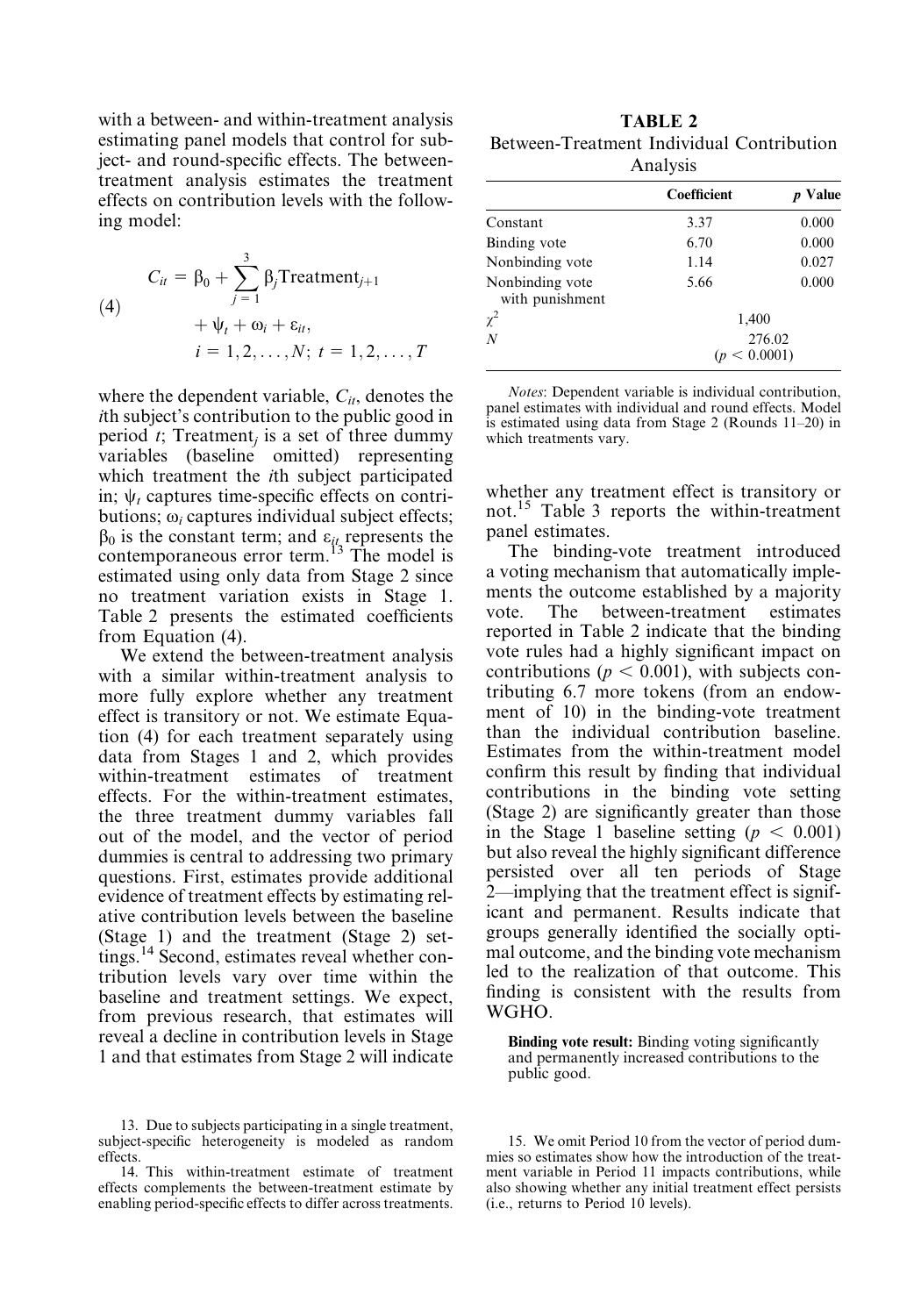|           |                         | <b>Individual Contributions</b> |                         | <b>Binding Vote</b> | <b>Nonbinding Vote</b> |                              | <b>Nonbinding Vote</b><br><b>With Punishment</b> |        |
|-----------|-------------------------|---------------------------------|-------------------------|---------------------|------------------------|------------------------------|--------------------------------------------------|--------|
|           | <b>Coefficient</b>      | $\overline{z}$                  | Coefficient             | $\overline{z}$      | <b>Coefficient</b>     | $\overline{z}$               | <b>Coefficient</b>                               | z.     |
| Constant  | 2.300***                | 4.604                           | $3.033**$               | 6.323               | $2.425***$             | 5.713                        | $2.775***$                                       | 5.668  |
| Period 1  | $2.033***$              | 3.799                           | $1.367***$              | 2.208               | $2.425***$             | 4.040                        | $1.725***$                                       | 2.864  |
| Period 2  | $2.467***$              | 4.609                           | $2.000*$                | 3.231               | $1.475**$              | 2.457                        | $1.400**$                                        | 2.325  |
| Period 3  | $1.767***$              | 2.678                           | 1.033                   | 1.669               | $2.050***$             | 3.415                        | $1.475***$                                       | 2.449  |
| Period 4  | $1.433***$              | 2.678                           | 0.900                   | 1.454               | 1.100*                 | 1.832                        | 0.700                                            | 1.162  |
| Period 5  | 0.767                   | 1.433                           | 0.633                   | 1.023               | $2.050***$             | 3.415                        | $1.250**$                                        | 2.076  |
| Period 6  | $1.567***$              | 2.927                           | 0.767                   | 1.239               | 0.625                  | 1.041                        | 0.900                                            | 1.494  |
| Period 7  | 0.833                   | 0.852                           | 0.967                   | 1.562               | $1.250**$              | 2.082                        | 0.975                                            | 1.619  |
| Period 8  | 0.100                   | 0.187                           | 0.100                   | $-0.162$            | 1.050*                 | 1.749                        | 0.050                                            | 0.083  |
| Period 9  | 0.200                   | 0.375                           | 0.167                   | 0.269               | 0.100                  | 0.167                        | 0.700                                            | 1.162  |
| Period 10 |                         |                                 |                         |                     |                        | $\overbrace{\qquad \qquad }$ |                                                  |        |
| Period 11 | $2.100***$              | 3.924                           | 5.967***                | 9.639               | $3.375***$             | 5.622                        | 4.975***                                         | 8.261  |
| Period 12 | $1.500***$              | 2.803                           | 5.900***                | 9.531               | $2.000***$             | 3.332                        | $4.600***$                                       | 7.638  |
| Period 13 | 0.767                   | 1.433                           | $6.967***$              | 11.254              | $1.050*$               | 1.749                        | $6.200***$                                       | 10.295 |
| Period 14 | $-0.067$                | $-0.125$                        | $6.200***$              | 10.016              | $1.700***$             | 2.832                        | 4.700***                                         | 7.804  |
| Period 15 | 0.133                   | 0.249                           | 6.967***                | 11.254              | $1.200**$              | 1.999                        | $6.225***$                                       | 10.336 |
| Period 16 | 0.200                   | 0.374                           | $5.633***$              | 9.100               | 1.100*                 | 1.832                        | $5.125***$                                       | 8.510  |
| Period 17 | 0.267                   | 0.498                           | 3.967***                | 6.408               | $1.350**$              | 2.249                        | 5.425***                                         | 9.008  |
| Period 18 | $-0.733$                | $-1.370$                        | $6.967***$              | 11.254              | 0.850                  | 1.416                        | $6.400***$                                       | 10.627 |
| Period 19 | $-0.333$                | $-0.623$                        | $6.967***$              | 11.254              | 0.450                  | 0.750                        | 5.925***                                         | 9.838  |
| Period 20 | $-1.000*$               | $-1.869$                        | $6.967***$              | 11.254              | $-0.125$               | $-0.208$                     | $5.100***$                                       | 8.468  |
| $\chi^2$  | 128.57 ( $p < 0.0001$ ) |                                 | 845.89 ( $p < 0.0001$ ) |                     | 78.23 ( $p < 0.0001$ ) |                              | 609.52 ( $p < 0.0001$ )                          |        |
| N         | 600                     |                                 | 600                     |                     | 800                    |                              | 800                                              |        |

TABLE 3 Within-Treatment Individual Contribution Analysis

Notes: Dependent variable is individual contributions, panel estimates with random individual effects. Stage 1 consists of Periods 1–10 and represents the within-treatment baseline, while Stage 2 consists of Periods 11–20 and introduces the treatment variable. Period 10 is omitted and therefore represents the baseline period, which indicates the change in contributions within and across stages. \*, \*\*, and \*\*\* denote significance at the 10, 5, and 1 percent levels.

Voting outcomes, however, may not be enforceable. Nonbinding voting might act as a coordination mechanism that directs group members to voluntarily follow the majority's preferences. But then again, such voting may be cheap talk that has no impact on actual behavior. The nonbinding–vote treatment explores this by introducing a voting mechanism identical to the binding–vote treatment except that the majority determined outcome is not automatically implemented; rather it is simply announced.

Results from Table 2 suggest that nonbinding voting has a relatively small, although statistically significant ( $p = 0.027$ ), effect on contributions. Estimates indicate that subjects contributed about one more token in the nonbinding–vote treatment than in the individual contribution baseline. However, the withintreatment estimates in Table 3 elaborate on this result by showing that while contributions do significantly increase with the introduction of the nonbinding voting rules, contributions eventually return to levels statistically equivalent to those observed in the final round of the Stage 1 baseline. While the nonbinding–vote treatment allowed groups to identify the socially optimal outcome and may have provided temporary support for greater contributions, it failed to provide sufficient incentives for any lasting impact on contribution levels.

Nonbinding vote result: A nonbinding voting mechanism increased contributions to the public good marginally and temporarily, and the contributions were significantly lower than with the binding-vote mechanism.

The weak performance of nonbinding voting seems to be due to a lack of commitment,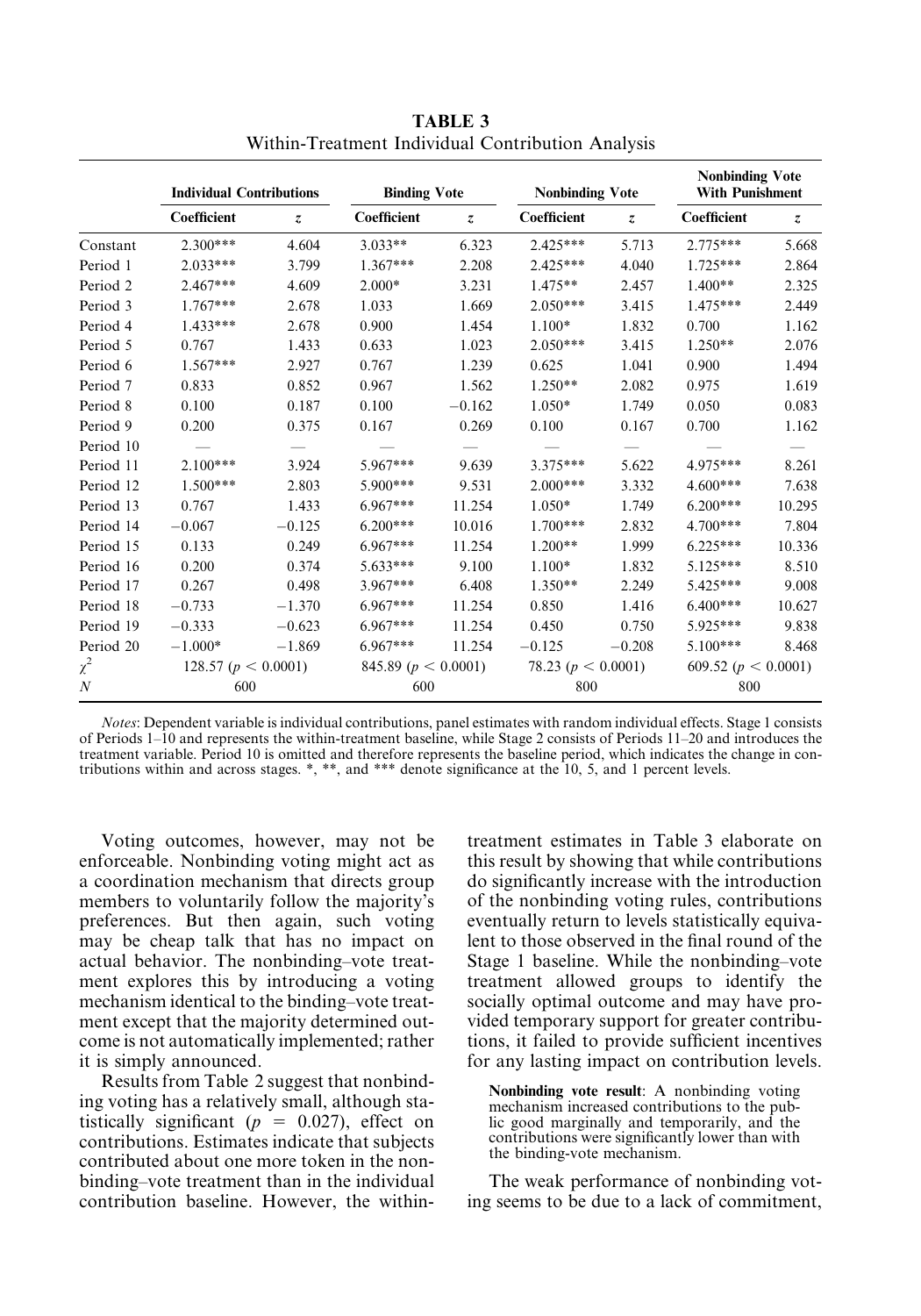|                                                                           |         |                        | <b>Nonbinding Vote With Punishment</b> |                     |  |
|---------------------------------------------------------------------------|---------|------------------------|----------------------------------------|---------------------|--|
|                                                                           |         | <b>Nonbinding Vote</b> |                                        |                     |  |
|                                                                           | Stage 2 | <b>Final Period</b>    | Stage 2                                | <b>Final Period</b> |  |
| Average aggregate contribution<br>level of majority proposal              | 45.8    | 42.5                   | 48.6                                   | 50.0                |  |
| Average actual contribution level<br>(when there was a majority proposal) | 21.2    | 12.7                   | 44.4                                   | 41.7                |  |
| Average actual contribution<br>level (all periods)                        | 18.6    | 11.5                   | 41.2                                   | 39.5                |  |
| Average number of cheaters                                                | 3.34    | 4.33                   | 0.54                                   | 0.86                |  |
| Average number of punishers                                               |         |                        | 2.84                                   | 3.00                |  |
| Average punishment per cheater                                            |         |                        | 4.32                                   | 4.00                |  |
| Average punishment costs per punisher                                     |         |                        | 2.34                                   | 1.60                |  |

TABLE 4 Cheating and Punishment in Nonbinding Vote and Nonbinding Vote With Punishment

and not a lack of sophistication. In the initial period, members of six groups proposed and voted for the socially optimal contribution plan, and the other two groups did so within four periods. Of the 80 opportunities, 54 cases resulted in a proposal receiving a majority vote, in which 44 of the 54 were the socially optimal plan. This is further illustrated by comparing actual contributions to proposed contributions receiving a majority vote. Proposals receiving majority votes entailed an average group contribution of 45.8—close to the optimal 50—while the actual average contribution was 18.6 (Table 4). Right from the start in Period 11, a majority of group members cheated on the proposed contribution plan. While the voting allowed groups to express and learn what was best for them, it failed to deter individual members from deviating from the optimal plan. This finding contrasts the sizable effect reported with verbal communication, another form of cheap talk (e.g., see General Finding 5 in Ostrom 2000 or the findings in Bochet, Page, and Putterman 2006), and is also inconsistent with the results in voting-on-tax experiments, but it is in line with the small effect voting had on public-good contributions in Messer, Kaiser, and Schulze (2005).

While it may be impossible to compel groups to adhere to a voting outcome, it may be doable for group members to punish other members. The final treatment therefore introduces punishment into the nonbinding voting mechanism to examine whether punishment can provide the incentives necessary to enable nonbinding voting to match binding vote rules. Results from Table 2 confirm our initial impressions from Figure 1 that punishment may have a highly significant positive effect on contributions in a nonbinding voting setting. First, estimates suggest that contributions to the public good were significantly greater in the nonbinding-vote-with-punishment treatment relative to the baseline ( $p < 0.001$ ). Specifically, subjects contributed 5.66 more tokens in the nonbinding-vote-with-punishment treatment than the individual contribution baseline. But estimates also indicate that contributions in the nonbinding-vote-withpunishment treatment were significantly greater than those in the nonbinding vote (without punishment) treatment ( $p < 0.001$ ). Results from the within-treatment models reported in Table 3 confirm punishment's significant effect on contributions when voting is not binding. Estimates show that contributions were significantly greater in the nonbinding vote with punishment setting (Stage 2) than in the final round of the baseline setting (Stage 1). More importantly, estimates also show that the highly significant positive effect on contributions persists until the final periods of Stage 2. Results indicate that the threat of punishment may provide a sufficient incentive to match the benefits of a binding vote mechanism, which implies that punishment may suffice when an enforceable vote is infeasible.

Punishment result: Nonbinding voting with the opportunity to punish cheaters significantly and permanently increased contribution levels to the public good, with a magnitude similar to the effect from the binding vote mechanism.

Similar to observations in Fehr and Gächter (2000b), voting with the fear of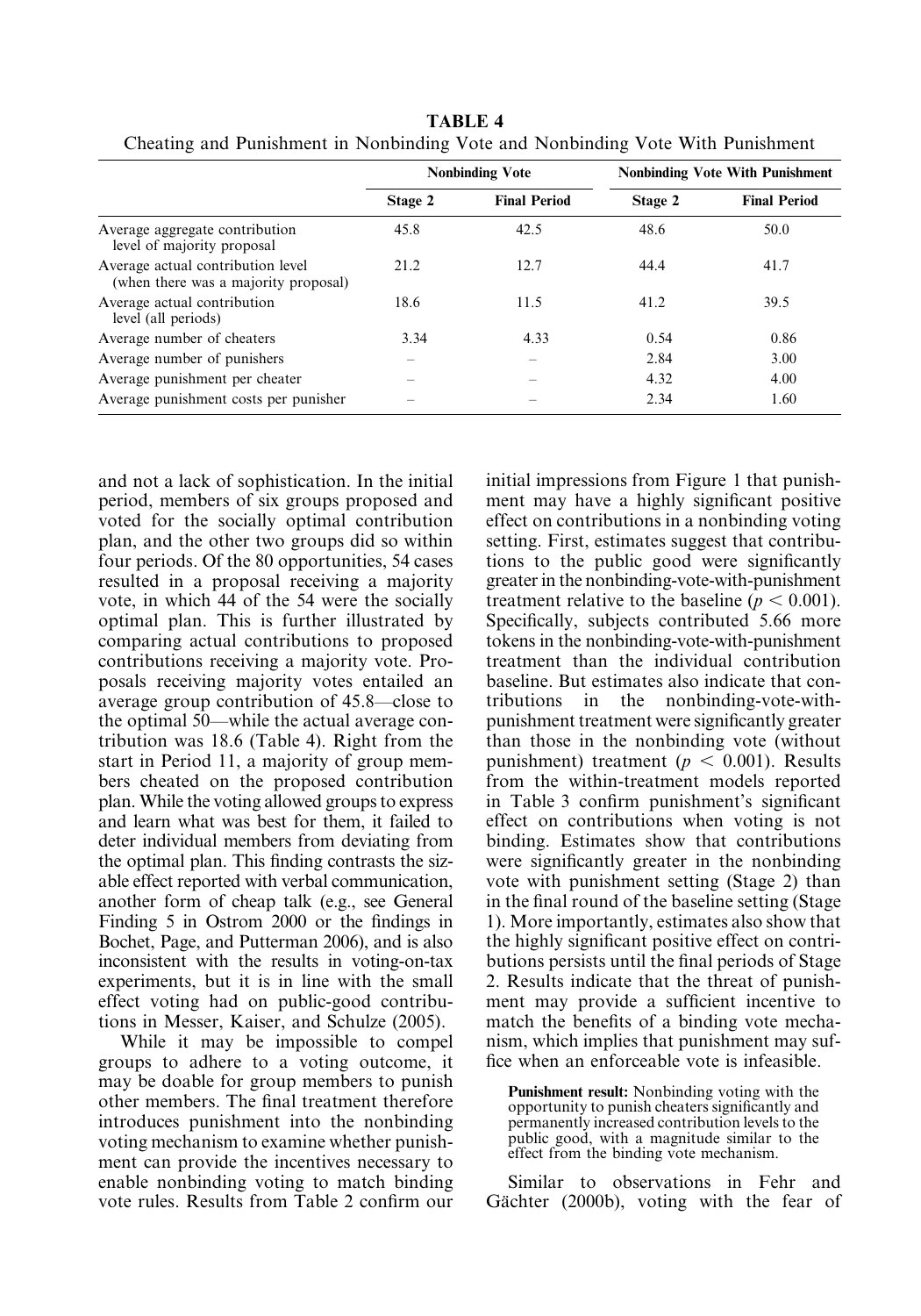FIGURE 2 Average Group Payoffs as Indication of Efficiency



punishment seems to outweigh the motives that drive cheating. With punishment, group members not only propose and vote for socially optimal contribution plans but they also follow through on the plan. As Table 4 reports, proposals with and without punishment did not differ much (48.6 vs. 45.8), but actual contributions differed dramatically (41.2 vs. 18.6). Correspondingly, the number of cheaters differed substantially (0.54 vs. 3.34).

The impact on voting with potential punishment arises even though punishing itself is not an individually optimal strategy since subjects should free ride on others' willingness to punish cheaters. We observe that voters do consistently contribute to the punishment public good. When cheating occurred, 2.8 of five subjects on average were willing to incur between 1.5 and 3.4 tokens in punishment fees. Even in the last period, when there were no apparent reputation advantages from punishment, three of five group members were still willing to bear punishment costs.

#### IV. RESULTS: EFFICIENCY

Achieving cooperation under voting with punishment is a success, but it comes at a cost because punishment reduces the net returns to both the punisher and the punished. The open question is whether the gains of adding the punishment mechanism to the voting scheme exceed the costs such that overall efficiency is improved. For example, Fehr and Gächter (2000b) found in their ''stranger'' experimental treatment with randomly changing group members that the increased contribution to the public good does not compensate for the costs of the punishment tool until the nextto-last period. In their ''partner'' treatment with fixed groups, which is more comparable to our experimental setup, efficiency loss occurred in the first three periods of the punishment condition. Decker, Stiehler, and Strobel (2003) also found that some punishment rules had positive and others had negative effects on efficiency.

For purpose of comparison between the treatments, we define efficiency as the percentage of potential payoff realized by the group. It corresponds to payoffs in the nonpunishment treatments and may differ with the introduction of costly punishment.

Figure 2 shows the average group payoffs including punishment costs in Stage 2 for each treatment; Figure 3 shows the same for periods in which a proposal was accepted by a majority of voters (since the individualcontributions treatment did not include a voting scheme, we omit the payoffs from the treatment in Figure 3). As expected, binding voting achieves the greatest efficiency. The question is whether voting without or with punishment leads to greater efficiency gains. Examination of the individual data reveals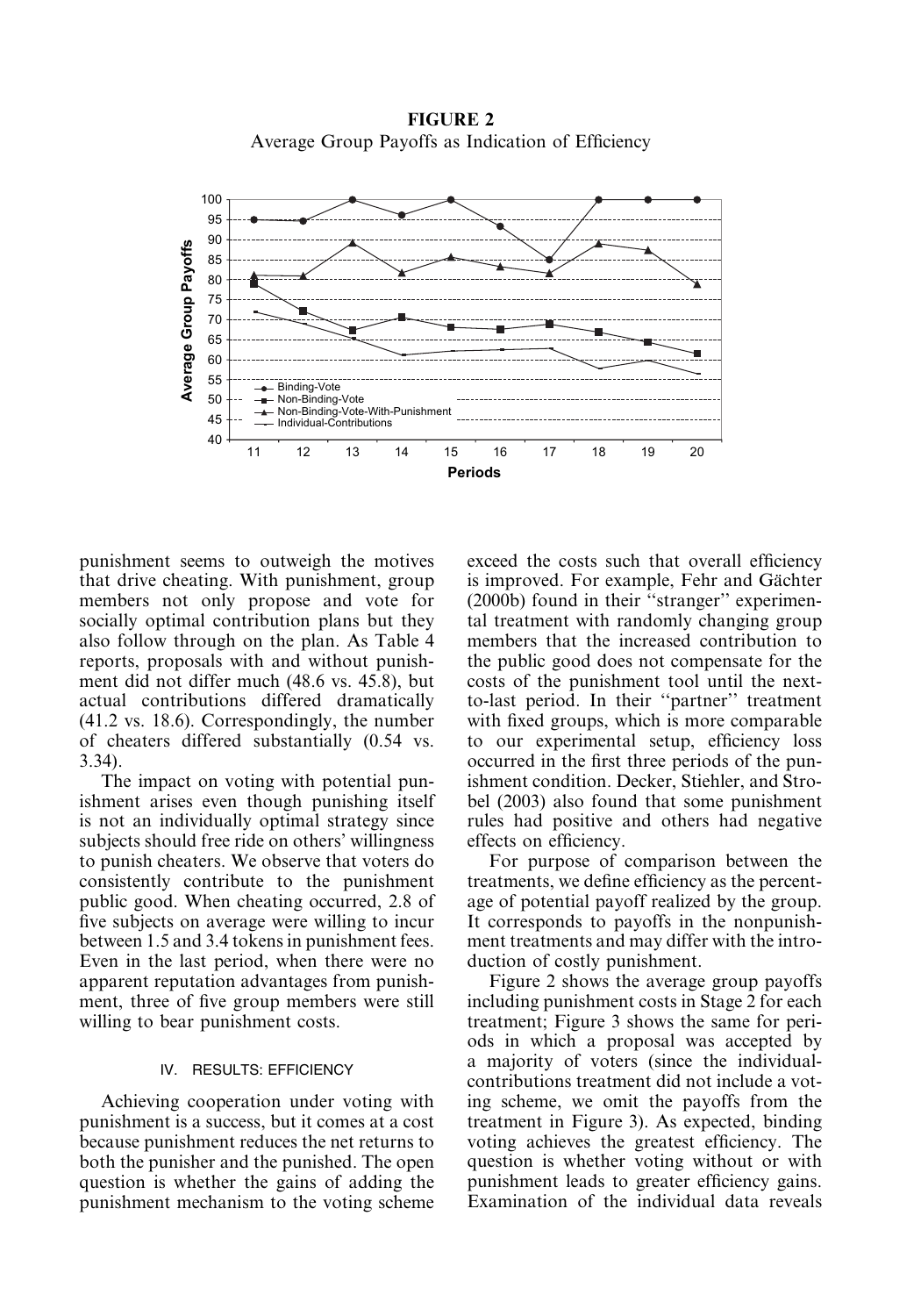FIGURE 3 Average Group Payoffs as Indication of Efficiency (for Periods With Majority Proposals Only)



that efficiency is significantly greater when nonbinding voting is supplemented with punishment ( $p < 0.0001$ ).<sup>16</sup> The cost of punishment is more than recovered with gains provided by adding punishment to voting.

Punishment efficiency result: Given our parameters, the gains realized from adding the threat of punishment exceed the costs of the punishment, and therefore nonbinding voting with punishment achieves significantly greater efficiency than without punishment and approaches similar efficiency levels observed with binding voting.

Voting with punishment generates substantial gains as players gain experience. While the efficiency gains in the first period of Stage 2 are about 80% regardless of the treatment, things quickly diverge. With punishment, the nonbinding voting maintains efficiency above 80%; without punishment efficiency drops to about  $65%$ .

Our results suggest a stronger efficiency effect from punishment than observed in Fehr and Gächter (2000b). Figure 4 presents efficiency gain and loss of the treatment with punishment opportunities as the difference between average payoffs in the nonbinding-

vote-with-punishment and nonbinding–vote treatments, normalized by the average payoffs in the nonbinding–vote treatment. For comparison, the corresponding graph for the partner treatment from Fehr and Gächter (1999) is replicated.<sup>17</sup> While a statistically rigorous comparison between the two efficiency curves is inappropriate due to differences between the experiments, Figure 4 paints a clear picture: the punishment mechanism has an even stronger effect on efficiency in public-good experiments when the contribution levels are determined by a (even nonbinding) majority vote than when determined individually, as in the experiment of Fehr and Gächter.<sup>18</sup> This could be due to a stronger social norm imposed through a vote—it is implicitly expected that everybody contributes to the public good as in a individual contribution game, but now this expectation has been

17. Fehr and Gächter (1999) is the working paper on which Fehr and Gächter (2000b) is based. The graph, which is part of Figure 6 in the working paper, was not shown in the journal version of the paper; we thank Simon Gächter for sharing the average efficiency data from that figure with us. We also thank a referee for making us aware of this graph.

18. Small or nonexistent efficiency gains from punishment have been observed in other experiments similar to Fehr and Gächter (2000b) as well. See, for example, Figure 7 in Nikiforakis (2004) or Figure 2 in Noussair and Tucker (2005).

<sup>16.</sup> Wilcoxon tests comparing Treatment 3 (nonbinding) and Treatment 4 (nonbinding with punishment) revealed that efficiency was statistically equivalent in Stage  $1 (z = -0.113; p = 0.91)$  while being significantly different in Stage 2 ( $z = -11.316$ ;  $p < 0.0001$ ).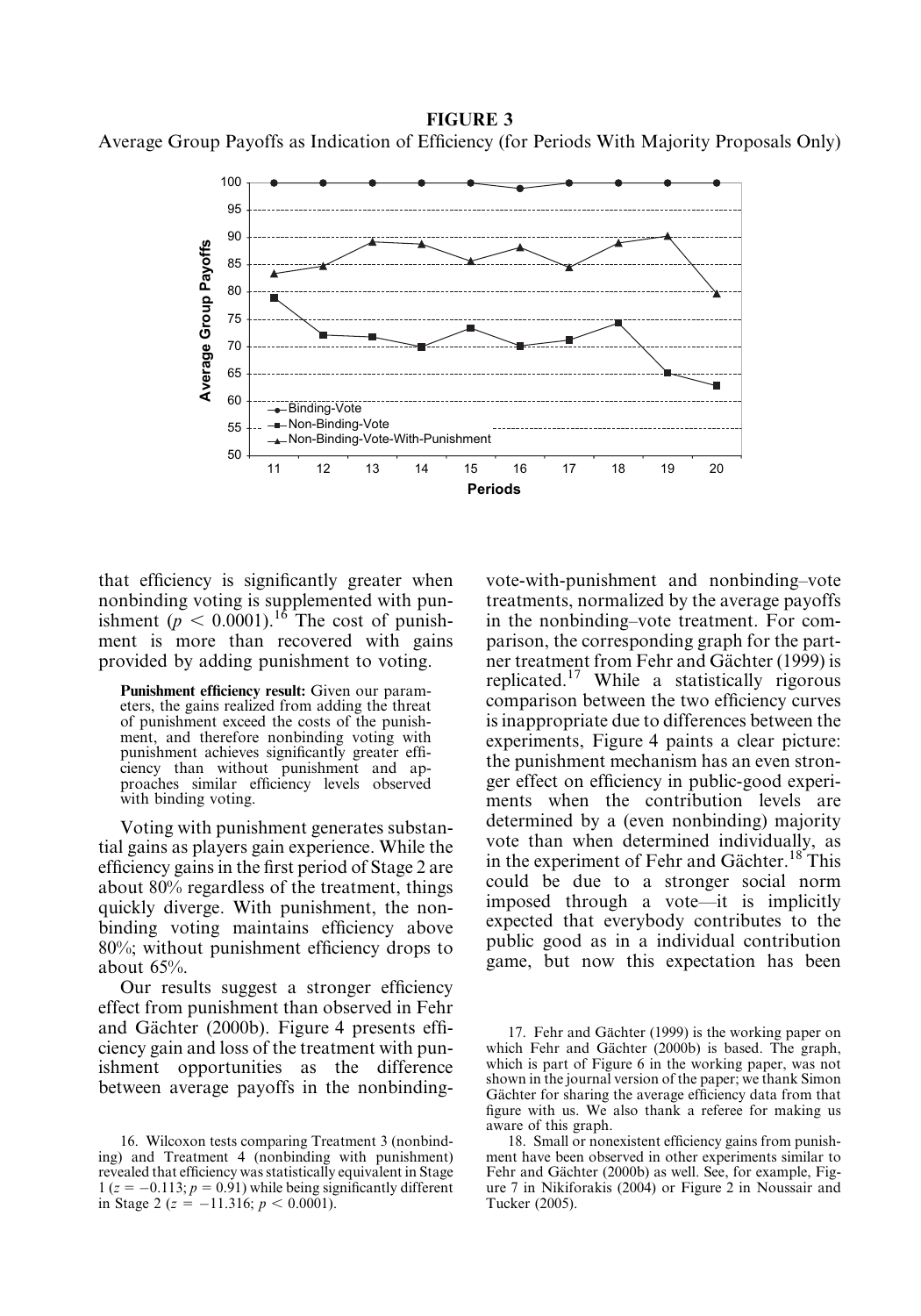FIGURE 4 Average Payoff Gain of the Punishment Treatment Relative to the Nonpunishment Treatment



stated explicitly and is out in the open for everybody to see.

#### V. CONCLUSIONS

Groups commonly use a voting mechanism to provide public goods—group members offer alternative options, and then they vote on which option to implement, if any (e.g., global climate change, OPEC and the oil output level, and villagers and fishing quota). In many situations, however, no external enforcement mechanism exists to guarantee that each member adheres to the majority proposal. The group must find an internal enforcement mechanism to discipline or punish those who ignore the majority proposal. The problem is that punishment itself is a public good—each member wants to see the noncooperator(s) punished but their rational strategy is to free ride on another's punishment efforts. According to this theory, in the subgame-perfect equilibrium of the game nobody punishes deviators, and therefore it is rational to deviate from the majority vote. Adding an explicit punishment mechanism to a nonbinding voting mechanism should not help improve cooperation.

This paper provides evidence that voting alone as a tool of cooperation and communication is not enough; many subjects quickly realize that nonbinding votes are cheap talk,

so they deviate from what the group majority decides. This result is consistent with Messer, Kaiser, and Schulze (2005) who also find that voting alone does not make a difference in a voluntary contribution mechanism game. But when group members—that is, voters—are able to punish cheaters, our results suggest that cooperation can be sustained on a higher level than without punishment opportunities. This result supports the findings of Fehr and Gächter (2000a, 2000b) that punishment opportunities discipline group members and help establish group norms that extend into the last period of a repeated game even though it is individually rational to forgo punishment and to free ride on other members' punishment efforts. Greater cooperation, however, does not necessarily translate into greater efficiency. More cooperation comes at a cost since adding the punishment tool to voting reduces the returns to both the cheater and the punisher. But while efficiency decreased in the treatment with punishment relative to the binding-vote treatment, we find that it was significantly greater relative to the nonbinding– vote treatment. The efficiency gain from punishment in the voting institution is large compared to results in Fehr and Gächter (1999, 2000b) and other experiments in which punishment opportunities are added to an individual contribution scheme without vote.

Important questions remain for future work: do these results hold for nonlinear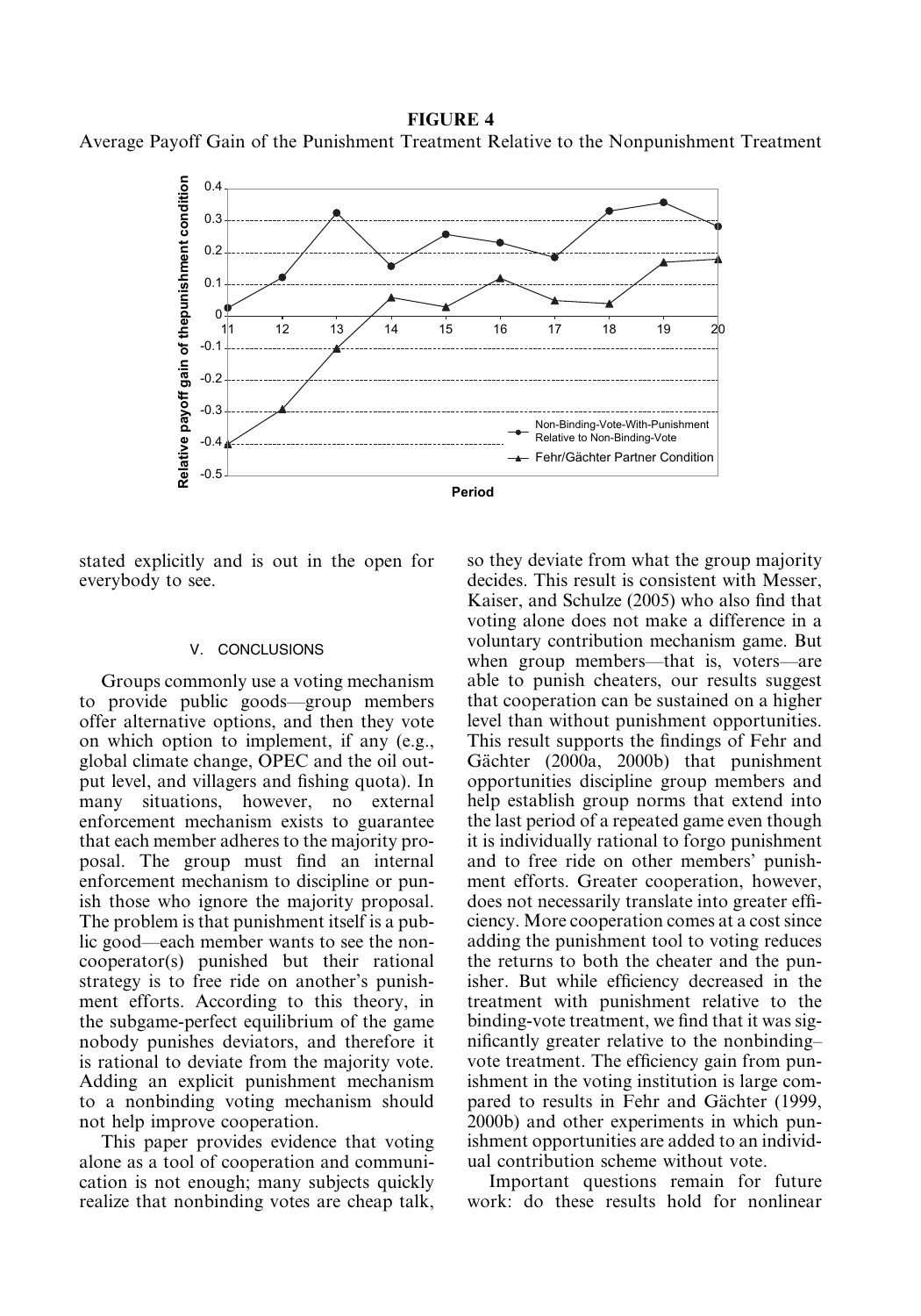public goods and for minimum winning coalitions smaller than the grand coalition and do they transfer to setups with heterogeneous groups? In many real-world situations, the relevant choice is not only between whether to join the entire group versus free riding but what coalition within the group to form and join. The negotiations following Kyoto again serve as an example.<sup>19</sup> But when agreements are nonbinding, an additional trade-off appears: members of the minority in a 3–2 vote might be required to contribute more to the public good according to the majority proposal, which makes them less inclined to follow the proposal even if punishment opportunities exist. This behavior could give rise to unanimous decisions even if the members of a minimum winning coalition are better off compared to the members of a grand coalition.

In addition, recent experimental papers found significant differences in behavior and efficiency between homogeneous and heterogeneous groups (Cherry, Kroll, and Shogren 2005; Kroll, Cherry, and Shogren forthcoming; Margreiter, Sutter, and Dittrich 2005). In their common-pool-resource experiment with binding votes, Margreiter, Sutter, and Dittrich observed that heterogeneous groups have a more difficult time to agree on and vote for a single proposal. This reduces the efficiency for such groups: even though whenever a proposal is adopted by a heterogeneous group, efficiency is much greater than if group members decide individually. An open empirical question is what will happen when punishment opportunities are added to a nonbinding voting scheme with heterogeneous groups.

#### **REFERENCES**

- Andreoni, J., W. Harbaugh, and L. Vesterlund. ''The Carrot and The Stick: Rewards, Punishments and Cooperation.'' American Economic Review, 93, 2003, 893–902.
- Barrett, S. Environment & Statecraft: The Strategy of Environmental Treaty Making. New York: Oxford University Press, 2003.
- Bochet, O., T. Page, and L. Putterman. ''Communication and Punishment in Voluntary Contribution Experi-

19. The experiment of WGHO allows for smaller coalitions than the grand coalition. Ray and Vohra (2001) provided a theoretical examination of coalition formation in nonlinear public-good games. Both papers assume that all agreements are binding and do not allow for punishment. ments.'' Journal of Economic Behavior and Organization, 60, 2006, 11–26.

- Cason, T., and L. Gangadharan. ''Environmental Labeling and Incomplete Consumer Information in Laboratory Markets." Journal of Environmental Economics and Management, 43, 2002, 113–34.
- Cherry, T. L., S. Kroll, and J. F. Shogren. ''The Impact of Endowment Heterogeneity and Origin on Public Good Contributions: Evidence from the Lab.'' Journal of Economic Behavior and Organization, 57, 2005, 357–65.
- Cookson, R. ''Framing Effects in Public Goods Experiments." Experimental Economics, 3, 2000, 55–79.
- Croson, R., T. Boles, and J. K. Murnighan. ''Cheap Talk in Bargaining Experiments: Lying and Threats in Ultimatum Games.'' Journal of Economic Behavior and Organization, 51, 2003, 143–59.
- Decker, T., A. Stiehler, and M. Strobel. ''A Comparison of Punishment Rules in Repeated Public Good Games.'' Journal of Conflict Resolution, 47, 2003, 751-72.
- Dickinson, D. ''The Carrot vs. The Stick in Work Team Motivation.''Experimental Economics, 4, 2001, 107–24.
- Dolsak, N., and E. Ostrom. ''The Challenges of the Commons," in The Commons in the New Millenium, edited by N. Dolsak and E. Ostrom. Cambridge: MIT Press, 2003, 3–34.
- Duffy, J., and N. Feltovich. ''Do Actions Speak Louder than Words? An Experimental Comparison of Observation and Cheap Talk." Games and Economic Behavior, 39, 2002, 1–27.
- Fehr, E., and S. Gächter. "Cooperation and Punishment in Public Goods Experiments.'' Working Paper No. 10, Institute for Empirical Research in Economics, University of Zurich, Switzerland, 1999.
- ———. ''Fairness and Retaliation: The Economics of Reciprocity.'' Journal of Economic Perspectives, 14, 2000a, 159–81.
- ———. ''Cooperation and Punishment in Public Goods Experiments.'' American Economic Review, 90, 2000b, 980–94.
- Feld, L., and J. R. Tyran. ''Tax Evasion and Voting: An Experimental Analysis."  $Kyklos, 55, 2002, 197-221$ .
- Fischbacher, U. ''z-Tree—Zurich Toolbox for Readymade Economic Experiments—Experimenter's Manual.'' Working Paper No. 21, Institute for Empirical Research in Economics, University of Zurich, Switzerland, 1999.
- Fischbacher, U., S. Gächter, and E. Fehr. "Are People Conditionally Cooperative? Evidence from a Public Goods Experiment." Economics Letters, 71, 2001, 397–404.
- Isaac, R. M., and J. M. Walker. ''Communication and Free-riding Behavior: The Voluntary Contribution Mechanism.'' Economic Inquiry, 26, 1988, 585–608.
- Kroll, S., T. L. Cherry, and J. F. Shogren. Forthcoming. ''The Impact of Endowment Heterogeneity and Origin on Contributions in Best-Shot Public Good Games." Experimental Economics.
- Kroll, S., C. F. Mason, and J. F. Shogren. ''Environmental Conflicts and Interconnected Games: An Experimental Note on Institutional Design," in Game Theory and the Environment, edited by N. Hanley and H. Folmer. Cheltenham: Edward Elgar, 1998, 204–18.
- Ledyard, J. O. ''Public Goods: A Survey of Experimental Research," in Handbook of Experimental Economics,